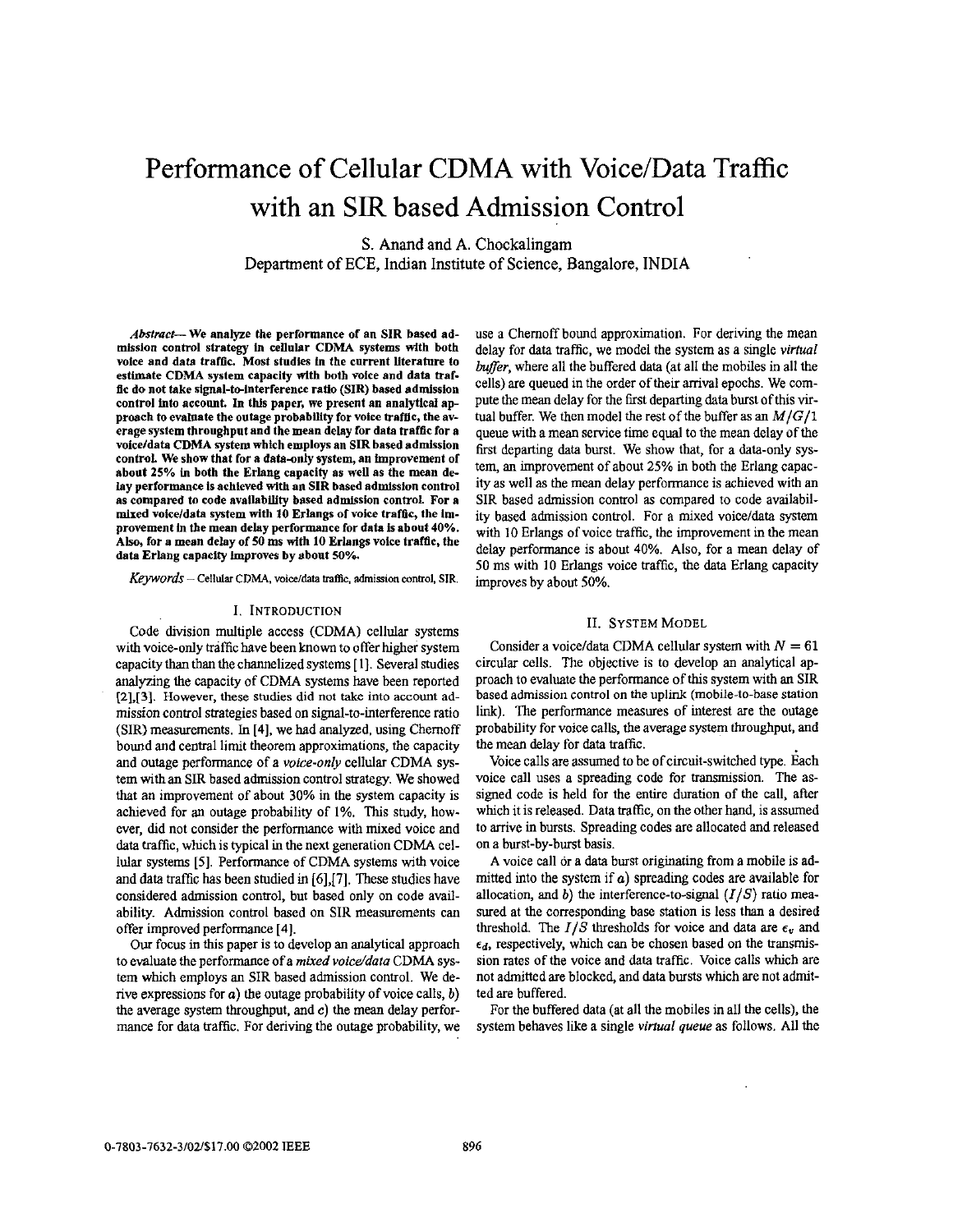base stations in the system co-ordinate among themselves and keep track of a virtual queue of data bursts, by assigmng a priority index to each buffered data burst. The priority indices are assigned based on the order of the arrival epochs of the data bursts. When a code becomes free and the *I/S* conditions become favorable following the departure of an ongoing call, the base stations allow the mobile having the data burst with the least priority index to transmit the data burst using the assigned code, and the priority indices of all the other buffered data bursts in the system are decremented by 1.

In order to analyze the above system, we make the following assumptions.

- Each cell has a maximum of  $n = 64$  spreading codes available for allocation.
- Mobiles are uniformly distributed over the area of each cell. All the mobiles are assumed to have either very low mobility or no mobility.
- . The voice call arrival process in each cell is Poisson with mean arrival rate  $\lambda_v$ . The voice call holding times are exponentially distributed with mean  $\mu_v^{-1}$  seconds.  $\rho_v \triangleq$  $\lambda_v/\mu_v$  Erlangs/cell.
- The data burst arrival process in each cell is Poisson with  $\bullet$ mean arrival rate  $\lambda_d$ . The data burst lengths are exponentially distributed with mean  $\mu_d^{-1}$  seconds.  $\rho_d \triangleq \lambda_d/\mu_d$ Erlangs/cell.
- Voice calls are transmitted at a rate  $r_v$  bps, and data bursts are transmitted at a rate  $r_d$  bps. We consider  $r_d = k_d r_v$ ,  $k_d > 1$ . This leads to  $\epsilon_v = k_d \epsilon_d$ .
- The **signal** undergoes distance attenuation, **shadow loss**  and multipath Rayleigh fading. For voice traffic, the Rayleigh fading is assumed to be averaged out because
- of the large holding times of voice calls.<br>• We assume perfect power control for voice traffic and no power control for data traffic.
- . The path loss exponent is taken **be 4,** The shadow loss **is** assumed to be log-normally distributed ofthe form  $10^{-\frac{3}{10}}$ , where  $\psi \sim \mathcal{N}(0, \sigma^2)$ .

In cellular CDMA. the interference in a given cell is due to the in-cell and the other-cell active mobiles. Here, we assume that the .interference **seen** by a base station is **due** to the mobiles in its *first* tier of neighboring cells, i.e., we ignore the interference due to the mobiles located in the cells other than the first tier neighboring cells as negligible<sup>1</sup>.

The number of interferers with voice traffic seen by cell *k,*   $\Delta_k^{(v)}$ , can be written as

$$
\Delta_{\mathbf{k}}^{(v)} = \Delta_{\mathbf{j}_{\mathbf{k}}}^{(v)} + \Delta_{\mathbf{O}_{\mathbf{k}}}^{(v)},\tag{1}
$$

**around the cell-of-interest** 

where  $\Delta_L^{\nu}$  is the number of in-cell voice interferers and  $\Delta_{\Omega_L}^{\nu}$ is the number of neighboring-cell voice interferers to cell *k.*  Similarly, the number of interferers with data traffic seen by cell *k*,  $\Delta_k^{(d)}$ , is given by

$$
\Delta_{\mathbf{k}}^{(d)} = \Delta_{\mathbf{j}_{\mathbf{k}}}^{(d)} + \Delta_{\mathcal{O}_{\mathbf{k}}}^{(d)}.
$$
 (2)

where  $\Delta_{I_{\rm h}}^{(a)}$  is the number of in-cell data interferers and  $\Delta_{O_{\rm h}}^{(a)}$ is the number of neighboring-cell data interferers to cell *k.* 

Let  $I'_k\left(\Delta_k^{(v)}, \Delta_k^{(d)}\right)$  denote the  $I/S$  at the base station of cell *k*, due to  $\Delta_k^{(v)}$  voice interferers and  $\Delta_k^{(d)}$  data interferers.  $I'_k\left(\Delta_k^{(v)}, \Delta_k^{(d)}\right)$  can be written as

$$
I'_{k}\left(\Delta_{k}^{(v)}, \Delta_{k}^{(d)}\right) = \Delta_{I_{k}}^{(v)} + I_{k}\left(\Delta_{O_{k}}^{(v)}, \Delta_{k}^{(d)}\right), \qquad (3)
$$

where the frst term is due to the perfectly power controlled in-cell voice interferers, and the second term is due to the neighboring-cell voice interferers and all the data interferers.  $I_k\left(\Delta_{O_k}^{(v)},\Delta_k^{(d)}\right)$  can be written, in terms of distance attenuation, shadow loss and multipath Rayleigh fading loss, as

$$
I_{k}\left(\Delta_{O_{k}}^{(v)}, \Delta_{k}^{(d)}\right) = \frac{1}{k_{d}} \sum_{i \in S_{k}} \sum_{j=1}^{\Delta_{i,k}^{(v)}} \frac{D^{4}\left(M_{ji}^{v}, B_{i}\right) 10^{-\frac{\Psi_{ij}^{v}}{10}}}{D^{4}\left(M_{ji}^{v}, B_{k}\right) 10^{-\frac{\Psi_{ij}^{u}}{10}}}
$$
\n
$$
+ \sum_{i \in S_{k}} \sum_{j=1}^{\Delta_{i,k}^{(d)}} D^{-4}\left(M_{ji}^{d}, B_{k}\right) 10^{-\frac{\Psi_{ij}^{d}}{10}} B_{ji}^{2},
$$
\n(6)

where  $\Delta_{ik}^{(v)}$  and  $\Delta_{ik}^{(a)}$  are the number of voice and data interferers, respectively, in cell  $i$  to cell  $k$ .  $S_k$  denotes the set of the large holding times of voice calls. of cells containing cell *k* and its neighboring cells. Note that We assume perfect power control for voice traffic and no  $\Delta_{O_k}^{(v)} = \sum_{i \neq k} A_{ik}^{(v)}$  and  $\Delta_k^{(d)} = \sum_{i \in S_k} \Delta$ is the distance between the  $j<sup>th</sup>$  voice interferer in cell  $i$  and the  $k^{th}$  base station,  $D(M_{ii}^d, B_k)$  is the distance between the  $j<sup>th</sup>$  data interferer in cell *i* and the  $k<sup>th</sup>$  base station, and  $j^{th}$  data interferer in cell *i* and the  $k^{th}$  base station, and  $\psi_{jk}^v, \psi_{jk}^d \sim \mathcal{N}(0, \sigma^2)$  correspond to the shadow loss from  $j^{th}$ mobile in cell *i* to the *kth* base station for voice and data inter-111. PERFORMANCE ANALYSIS **ferers**, respectively.  $R_{ik}^2$  corresponds to the Rayleigh fading **loss** from the **jth** mobiie in cell *i* to the *kth* base station. The  $k_d^{-1}$  factor in the first term accounts for the lesser transmit power for voice users relative to that of the data users, because of the difference in the transmission rates of the voice and data traffic. Note that  $I_k(\Delta_{\Omega_k}^{(v)}, \Delta_k^{(u)})$  is conditioned on  $\Delta_{\Omega_k}^{(v)}, \Delta_k^{(u)},$  $R_{jk}$  and the location of the interferers, and hence it needs to be averaged over these variables.

#### *A. Data Burst Retransmission Pmobabiliw*

<sup>1)</sup> A data burst currently in transmission could be lost because bursts enter the virtual queue and are retransmitted. We derive <sup>1</sup> Henceforth, we use the term neighboring cells to mean the first tier of cells of a new call being admitted in the system. Such lost data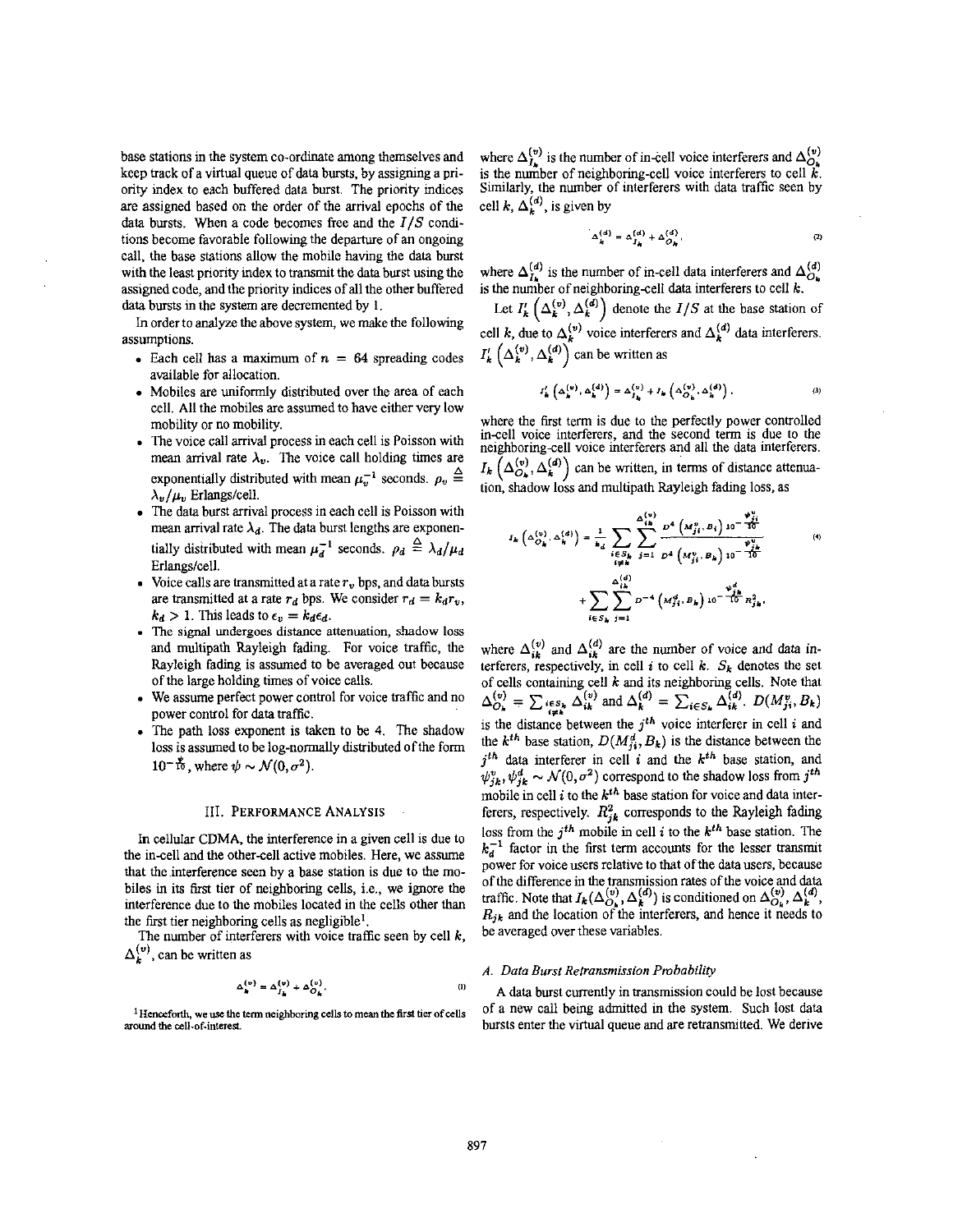the probability of such data burst retransmissions,  $p<sub>o</sub>$ , which is needed to compute the average system throughput and the mean burst delay.

Let  $p_o^v$  and  $p_o^d$  denote the probabilities of data burst retransmission in cell *k* due to a newly admitted voice call and data burst, respectively, in cell *i.* These probabilities conditioned on  $\Delta_{O_k}^{(v)}$ ,  $\Delta_k^{(a)}$ , and  $\Delta_{I_k}^{(v)}$  are denoted by  $P_{vd}$  and  $P_{dd}$ , respectively. *Pud* can be written as

$$
P_{ud} = \Pr\left\{I_k\left(\Delta_{\hat{O}_k}^{(v)}, \Delta_k^{(d)}\right) > \epsilon_d^l \middle| I_k\left(\Delta_{\hat{O}_k}^{(v)} - 1, \Delta_k^{(d)}\right) \leq \epsilon_d^l\right\},\tag{5}
$$

where  $\epsilon_d' = \epsilon_d - \frac{1}{k_1} \Delta_{l_1}^{(v)}$ . Similarly,  $P_{dd}$  can be written as

$$
P_{dd} = \Pr\left\{I_h\left(\Delta_{O_{\mathbf{h}}}^{(v)}, \Delta_{\mathbf{h}}^{(d)}\right) > \epsilon_d' \middle| I_h\left(\Delta_{O_{\mathbf{h}}}^{(v)}, \Delta_{\mathbf{h}}^{(d)} - 1\right) \le \epsilon_d'\right\}.
$$
 (6)

Averaging (5) and (6) over  $\Delta_{O_k}^{(v)}$  and  $\Delta_k^{(d)}$ , we can write

$$
p_o^v\left(\Delta_{I_k}^{(v)}\right) = 1 - \prod_{\substack{i \in S_k \\ i \neq k}} \left[1 - \sum_{M_v} \sum_{M_d} P_{vd} P_1 P_2 \right],
$$
\n
$$
p_o^d\left(\Delta_{I_k}^{(v)}\right) = 1 - \prod_{\substack{i \in S_k \\ i \neq k}} \left[1 - \sum_{M_u} \sum_{M_d} P_{dd} P_1 P_2 \right],
$$
\n(8)

where

$$
P_1 \stackrel{\Delta}{=} \Pr\left\{\Delta_{O_B}^{(v)} = M_v\right\} = \frac{e^{-\beta v} \rho_0^{M_v}}{M_v!},
$$
  

$$
P_2 \stackrel{\Delta}{=} \Pr\left\{\Delta_{h}^{(d)} = M_d\right\} = \frac{e^{-\beta d} \rho_0^{M_d}}{M_d!}.
$$
 (0)

In the above,  $\hat{\rho}_v = N_k \rho_v$ , and  $\hat{\rho}_d = (N_k + 1)\rho_d$ , where  $N_k$ is the number of neighboring cells to cell *k* (here,  $N_k = 6$ ). Averaging (7) and (8) over  $\Delta_{I_n}^{(v)}$ , we have

$$
\mathbf{p}_{a}^{\mathbf{v}} = \sum_{\mathbf{m}_{11}} \mathbf{p}_{a}^{\mathbf{v}} \left( \Delta_{I_{\mathbf{h}}}^{(\mathbf{v})} \right) P_{3}, \tag{1}
$$

$$
p_o^d = \sum_{m_b} p_o^d \left( \Delta_{I_k}^{(v)} \right) P_3. \tag{2}
$$

where

$$
P_3 \stackrel{\Delta}{=} \Pr{\Delta_{\hat{I}_k}^{(v)} = m_v} = \frac{e^{-\rho_v} \rho_v^{m_v}}{m_v!}.
$$
 (13)

The data burst retransmission probability,  $p<sub>o</sub>$ , is then given by

$$
p_{\rho} = \frac{\lambda_{v} p_{\rho}^{u} + \lambda_{d} p_{\rho}^{d}}{\lambda_{u} + \lambda_{d}}.
$$
 (14)

It is noted that the key step in the computation of the retransmission probability in the above is the evaluation of *(5)* and **(6). In** order to evaluate *(5)* and **(6),** we need to compute the joint probabilities

$$
P_y^J \stackrel{\Delta}{=} \Pr\left\{I_k\left(\Delta_{O_k}^{(u)}, \Delta_k^{(d)}\right) > \epsilon_d^I, I_k\left(\Delta_{O_k}^{(v)} - 1, \Delta_k^{(d)}\right) \leq \epsilon_d^I\right\},\tag{15}
$$

$$
P_d^J \stackrel{\Delta}{=} \Pr\left\{I_{\frac{1}{n}}\left(\Delta_{\frac{1}{n}}^{(v)}, \Delta_{\frac{1}{n}}^{(d)}\right) > \epsilon_d^{\prime}, I_{\frac{1}{n}}\left(\Delta_{\frac{1}{n}}^{(v)}, \Delta_{\frac{1}{n}}^{(d)} - 1\right) \leq \epsilon_d^{\prime}\right\},\tag{6}
$$

and the marginal probabilities

$$
P_{v}^{M} \stackrel{\Delta}{=} Pr\left\{ I_{k}\left( \Delta_{O_{k}}^{(v)} - 1, \Delta_{k}^{(d)} \right) \leq \epsilon_{d}^{t} \right\},
$$
\n(7)

 $P_d^{\text{max}} \equiv R \left\{ I_k \left( \Delta_{O_k}^{(N)}, \Delta_k^{(d)} - 1 \right) \leq \epsilon_d \right\}.$ In **141, we** made approximations based on Fenton's method

to evaluate an expression similar to the joint probability expressions in **(15)** and (16). Also, **an** approximation based on Chernoff bound (CB) was used to evaluate an expression similar to the marginal probabilities in (17) and (18). We **use** our approach in [4] to evaluate  $P_v^J$ ,  $P_d^J$ ,  $P_v^M$  and  $P_d^M$  here, which are used to compute  $p<sub>o</sub>$ . Note that  $p<sub>o</sub>$  is also equal to the voice call outage probability. This is because, for voice, the  $k_d$  factor multiplies both the *I/S* and the comparison threshold in (5) and (6).

The probability that a data burst is not admitted due to *I/S*  constraint, and hence buffered, *p).* can be written **as** 

$$
p_b = \Pr\{I_k^l(\Delta_k^{(v)}, \Delta_k^{(d)}) > \epsilon_d\}.
$$
 (19)

As explained before,  $p_b$  is also equal to the voice call blocking probability.

We define the average system throughput,  $\overline{U}$ , to be the fraction of time during which the system carries voice traffic and successful data bursts.  $\overline{U}$  is given by

$$
\overline{U} = \frac{\rho_V r_v (1 - p_b) + \rho_d r_d (1 - p_b)(1 - p_o)}{n r_d}.
$$
 (20)

*E. Mean Delay* 

In this subsection, we present the analysis for deriving the mean data burst delay. The first departing data burst in the virtual queue waits till *a)* a code is available for allocation, and *b)*  the *I/S* at the corresponding base station is below threshold. However, for the loads under consideration, the probability of a code not being available is small. Hence, the first departing data burst waits till the *I/S* at its corresponding base station **(in** this case, base **station** *k)* goes below threshold. **This** *hap*pens only **if** an ongoing call departs from the system. We define  $p_f\left(\Delta_k^{(v)}, \Delta_k^{(d)}\right)$  to be the probability that the *I/S* at the base station of cell *k* goes below threshold following the departure of either a voice call or a data burst.  $p_f\left(\Delta_k^{(v)}, \Delta_k^{(d)}\right)$ can be written **as** 

$$
p_f\left(\Delta_{\mathbf{k}}^{(v)},\Delta_{\mathbf{k}}^{(d)}\right)=p_f^v\left(\Delta_{\mathbf{k}}^{(v)},\Delta_{\mathbf{k}}^{(d)}\right)p_d^v\left(\Delta_{\mathbf{k}}^{(v)},\Delta_{\mathbf{k}}^{(d)}\right) \qquad (21)
$$

$$
+p_f^d\left(\Delta_{\mathbf{k}}^{(v)},\Delta_{\mathbf{k}}^{(d)}\right)p_d^d\left(\Delta_{\mathbf{k}}^{(v)},\Delta_{\mathbf{k}}^{(d)}\right),
$$

where  $p_f^v\left(\Delta_k^{(v)},\Delta_k^{(d)}\right)$  and  $p_f^d\left(\Delta_k^{(v)},\Delta_k^{(d)}\right)$  are the probabilities that the  $I/S$  going below threshold is due to the departure of a voice call and a data burst, respectively. Likewise,  $p_d^v\left(\Delta_k^{(v)}, \Delta_k^{(d)}\right)$  and  $p_d^d\left(\Delta_k^{(v)}, \Delta_k^{(d)}\right)$  are the probabilities that the departing call is a voice call and a data burst, respectively.  $p_f^v(\Delta_k^{(v)}, \Delta_k^{(d)})$  and  $p_f^d(\Delta_k^{(v)}, \Delta_k^{(d)})$  are given by

$$
\begin{array}{l} p_{f}^{V}\left(\Delta _{h}^{\left( v\right) },\,\Delta _{h}^{\left( d\right) }\right) \equiv \Pr \left\{ I_{h}\left(\Delta _{O_{h} }^{\left( v\right) }-1,\Delta _{h}^{\left( d\right) }\right) \leq \epsilon _{d}^{I}\left| I_{h}\left(\Delta _{O_{h} }^{\left( v\right) },\Delta _{h}^{\left( d\right) }\right) >\epsilon _{d}^{I}\right\} \right. ,\\ p_{f}^{d}\left(\Delta _{h}^{\left( v\right) },\,\Delta _{h}^{\left( d\right) }\right) \approx \Pr \left\{ I_{h}\left(\Delta _{O_{h} }^{\left( v\right) },\Delta _{h}^{\left( d\right) }-1\right) \leq \epsilon _{d}^{I}\left| I_{h}\left(\Delta _{O_{h} }^{\left( v\right) },\Delta _{h}^{\left( d\right) }\right) >\epsilon _{d}^{I}\right\} \right. .\end{array}
$$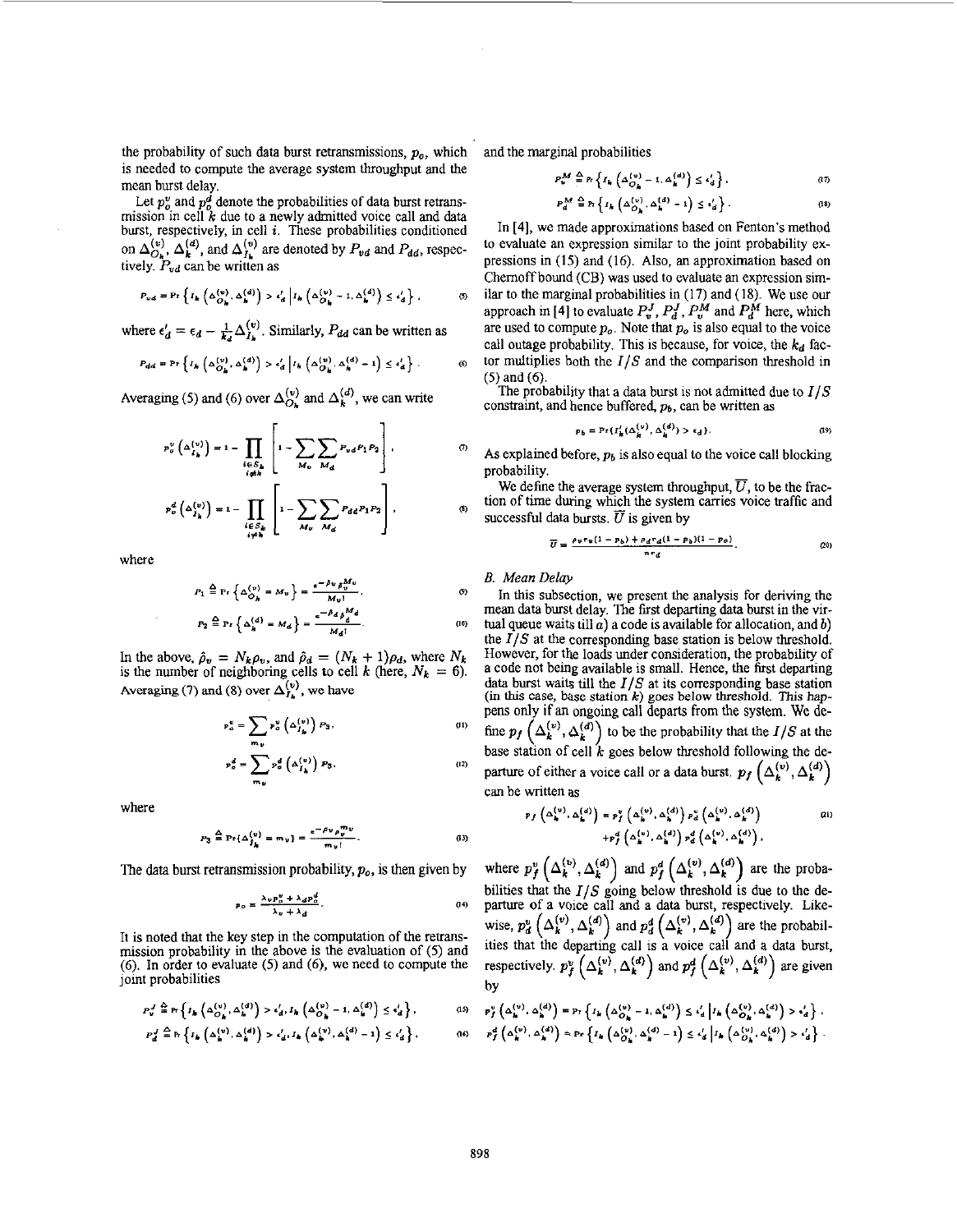The above two equations are evaluated by the method applied to evaluate  $p_a^v$  and  $p_a^d$  in the previous subsection. The probabilities  $p_d^u(\Delta_k^{(v)}, \Delta_k^{(d)})$  and  $p_d^d(\Delta_k^{(v)}, \Delta_k^{(d)})$  are given by

$$
P_{\alpha}^{\nu}\left(\Delta_{\mathbf{k}}^{(\nu)},\Delta_{\mathbf{k}}^{(d)}\right)=\frac{\Delta_{\mathbf{k}}^{(\nu)}\mu_{\nu}}{\Delta_{\mathbf{k}}^{(\nu)}\mu_{\nu}+\Delta_{\mathbf{k}}^{(d)}\mu_{d}},\tag{22}
$$

$$
p_d^d\left(\Delta_k^{(v)}, \Delta_k^{(d)}\right) = \frac{\Delta_k^{(d)}\mu_d}{\Delta_k^{(v)}\mu_v + \Delta_k^{(d)}\mu_d}.
$$
 (23)

The arrival rate into the virtual queue is  $p_bN\lambda_d$ . Let m be the number of departures that need to occur for the *IIS* at the base station of cell  $k$  to go below threshold. Let  $T$  be the random variable that denotes the delay experienced by the first departing data burst in the virtual queue. The characteristic function,  $\phi_T$   $\{\omega|m,\Delta_k^{(v)},\Delta_k^{(a)}\}$ , of T conditioned on m,  $\Delta_k^{(v)}$ and  $\Delta_i^{(d)}$ , is given by

$$
\phi_T\left(\omega\left|m,\Delta_k^{(v)},\Delta_k^{(d)}\right.\right)=\prod_{i=1}^m\phi_i(j\omega),\qquad(24)
$$

where

$$
\phi_i(s) = \sum_{i=1}^l \left[ \frac{\mu_i^i}{\mu_i^i - s} \right] {\binom{m-1}{i-1}} \cdot (p_d^v)^{m-1} (p_d^d)^{i-1}, \qquad (2)
$$

 $\mu_i^i = (\Delta_k^{(v)} - (i - 1)) \mu_v + (\Delta_k^{(d)} - (i - 1)) \mu_d$ , and  $p_d^d$  and  $p_d^d$  are obtained by averaging (22) and (23) over  $\Delta_k^{(v)}$  and  $\Delta_k^{(d)}$ . To an increased voice traffic of about 6 Erlangs per caverage (24) over m, we use  $Pr{m = K} = (1 - p_f)^{K-1}p_f$ , noted that, in the voice-only system that we studie where  $p_f$  is obtained by averaging  $p_f\left(\Delta_k^{(v)}, \Delta_k^{(d)}\right)$  over  $\Delta_k^{(v)}$ . and  $\Delta_k^{(d)}$ . Averaging (24) over m,  $\Delta_k^{(v)}$  and  $\Delta_k^{(d)}$ , we obtain the characteristic function,  $\phi_T(\omega)$ , of T. The density function of the delay *T*,  $f_T(t)$ , is then given by

$$
f_T(t) = \frac{1}{2\pi} \int_{-\infty}^{\infty} \phi_T(\omega) e^{-j\omega t} d\omega.
$$
 (26)

The mean delay,  $T_{ave}$ , and the delay variance,  $T_{var}$ , of the first departing **data** burst are given by

$$
T_{ave} = \int_{t} t f_{T}(t) dt, \qquad (27)
$$

$$
T_{var} = \int_{t} (t - T_{ave})^2 f_T(t) dt.
$$
 (28)

The rest of the virtual queue, other than the first departing burst, is modeled as an  $M/G/1$  queue with mean service time  $T_{ave}$ . Hence, the mean waiting time,  $W_{ave}$ , in the  $M/G/1$ queue can **be** written as,

$$
W_{ave} = \frac{rT_{ave}}{2(1-r)} \left(1 + c_T^2\right), \qquad (2)
$$

where  $c_T^2 = \frac{T_{var}}{T_{avg}}$  and  $r = p_b N \lambda_d T_{ave}$ . Finally, the mean data burst delay,  $\overline{D}$ , is given by

given by  
\n
$$
\overline{D} = p_b (W_{ave} + T_{ave}) N_{tx},
$$
\n(39)

where  $N_{tx}$  is the average number of transmissions per packet, given by  $N_{tx} = 1/(1 - p_o)$ .

#### **IV. RESULTS AND DISCUSSION**

In this section, we present the analytical and simulation results of the performance of a voice/data CDMA system with SIR based admission control. The performance of the system with code availability **(CA)** based admission control is also presented for comparison. The following system parameter values are used in all the analytical computations and simulations:  $N = 61$  cells,  $n = 64$  spreading codes,  $\mu_v^{-1} = 100$ seconds,  $\rho_v$  in the range 1 to 10 in steps of 1,  $\mu_d^{-1} = 1$  second,  $\rho_d$  in the range 1 to 9 in steps of 1,  $r_v = 8$  kbps,  $r_d = 16$  kbps  $(i.e., k_d = 2), \sigma = 8$  dB, and  $\epsilon_v = 14$  dB  $(i.e., \epsilon_d = 11$  dB). We define the voice and data Erlang capacities as the offered voice traffic for a desired voice call outage probability and the offered data traffic for a desired mean data burst delay performance, respectively. We specifically consider a data-only system (for which  $\rho_v = 0$ ), as well as a mixed voice/data system with  $\rho_v = 10$  Erlangs per cell, both with varying  $\rho_d$ .

Fig. 1 gives the voice call outage probability performance as a function of voice traffic load,  $\rho_v$ , in a mixed voice/data system with a data traffic of  $\rho_d = 5$  Erlangs per cell. The SIR based admission control **is** seen to perfom better than the **CA**  based admission control. For example, a **I%** outage probability occurs at a voice traffic of about **2** Erlangs per cell using CA based admission control, whereas, for the same outage performance of 1%, the SIR based admission control supports an increased voice traffic of about *6* Erlangs per cell. It **is**  noted that, in the voice-only system that we studied in **[41,** a voice traffic load of about **20** Erlangs Der cell was achieved at a **1%** voice call outage probability. However, in the mixed voice/data system that we consider in this paper, the voice Erlang capacity achieved is 6 Erlangs per cell in the presence of **5** Erlangs per cell of data traffic. Thus, the voice Erlang capac*ity* comes down while supporting higher rate data users, which is expected.



Fig. 1. Voice call outage probability,  $p_o$ , vs  $\rho_v$  for  $\rho_d = 5$  Erlangs per cell.

In Figs. **2** and **3,** we compare the mean **data** burst delay performance of the SIR based admission control with that of the **CA** based admission control, **as** a function of data traffic, *pd.*  Fig. 2 corresponds to a data-only system (i.e.,  $\rho_v = 0$ ) and Fig. **3** corresponds to a mixed voice/data system with a voice